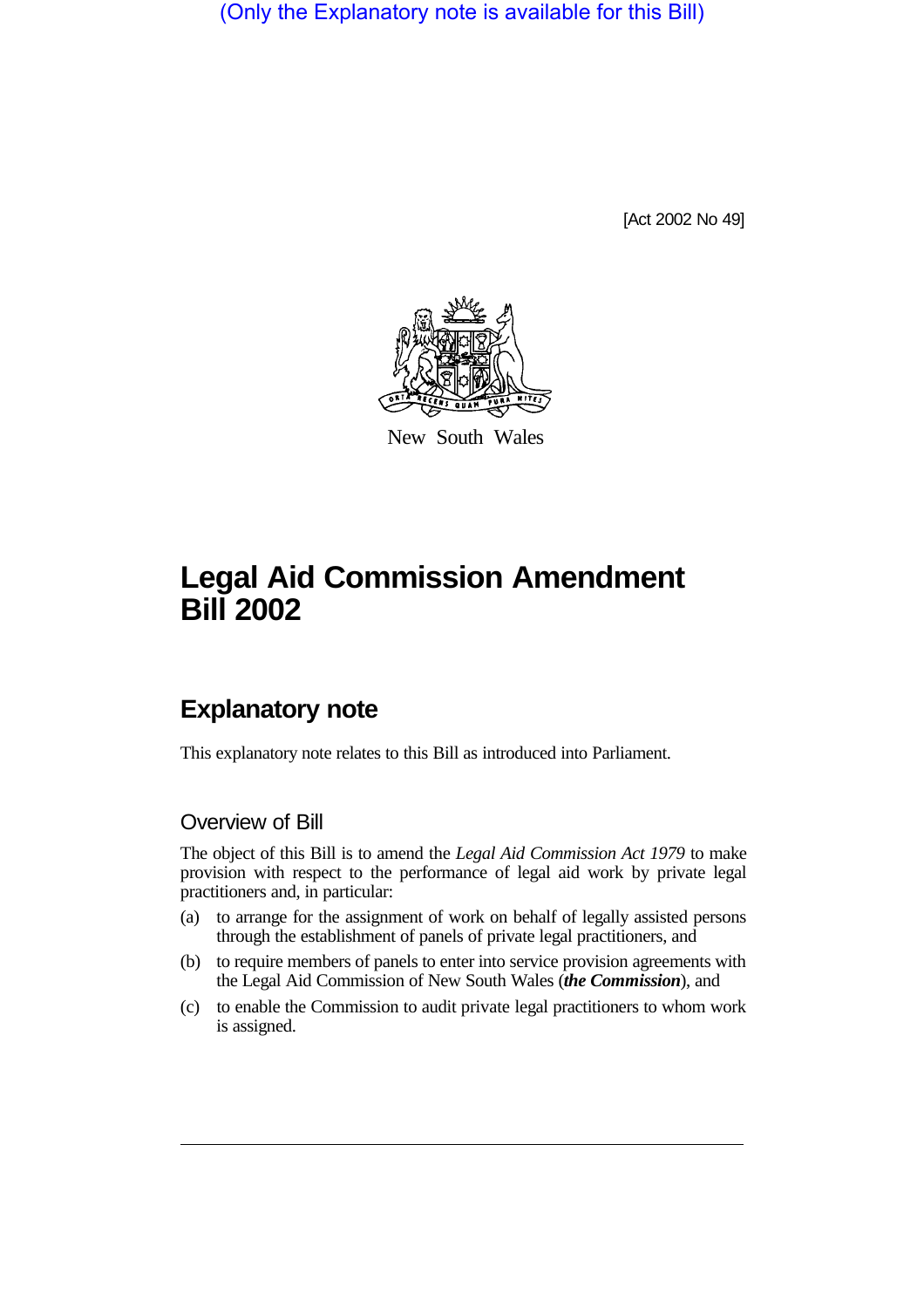Legal Aid Commission Amendment Bill 2002 [Act 2002 No 49]

Explanatory note

### Outline of provisions

**Clause 1** sets out the name (also called the short title) of the proposed Act.

**Clause 2** provides for the commencement of the proposed Act on a day or days to be appointed by proclamation.

**Clause 3** is a formal provision giving effect to the amendments to the *Legal Aid Commission Act 1979* set out in Schedule 1.

#### **Schedule 1 Amendments**

**Schedule 1 [1]** amends section 12, by substituting paragraph (f), to restate the duties to be observed by the Commission in the assignment of legally aided work to private legal practitioners.

**Schedule 1 [2]** amends section 27 to make it clear that the Commission does not, and persons associated with the Commission do not, incur any liability because of:

- (a) the appointment of a private legal practitioner to carry out legally aided work, or
- (b) acts or omissions of private legal practitioners to whom work is assigned under the Act, or
- (c) an audit in respect of a private legal practitioner.

**Schedule 1 [3]** extends the circumstances in which the Commission may defer the payment of fees to a private legal practitioner in respect of legally aided work to include the conclusion of an official investigation into a matter concerning the assignment of work to, or the performance of work by, a private legal practitioner.

**Schedule 1 [4]** provides that the Commission may offset an amount payable by it to a private legal practitioner by any amount payable by the practitioner to it.

**Schedule 1 [5]** will enable private legal practitioners to remit cheques to the Commission in the same way as they can remit money.

**Schedule 1 [6]** inserts proposed Division 2 (Assignment of work through panels of private legal practitioners), comprising proposed sections 49–52B, into Part 3 of the Act.

**Proposed section 49** authorises the Commission to assign work on behalf of legally assisted persons to private legal practitioners in accordance with proposed section 12 (f) and the proposed Division, but does not limit the ways in which work may be assigned.